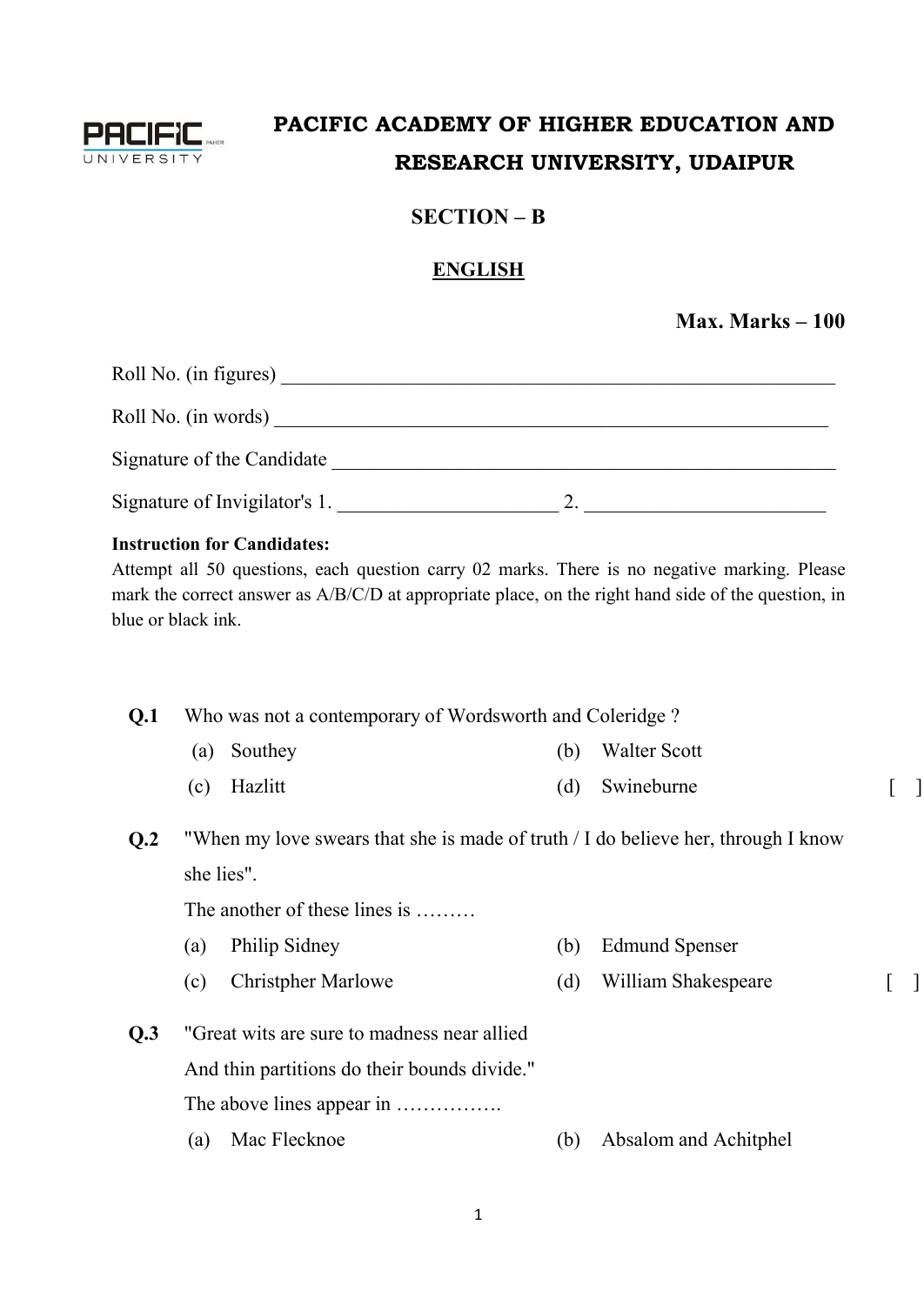|      | (c) | Essay on Man                                                            | (d) | Alexander's Feast        | 1            |
|------|-----|-------------------------------------------------------------------------|-----|--------------------------|--------------|
| Q.4  |     | Every man is                                                            |     |                          |              |
|      | (a) | a medieval pay based on a episode                                       | (b) | a medieval morality play |              |
|      |     | from the bible.                                                         |     |                          |              |
|      | (c) | a Tuder interlude                                                       | (d) | a miracle play           |              |
| Q.5  |     | "Verses on the Death of Dr. Swift "was written by                       |     |                          |              |
|      | (a) | Jonathan Swift                                                          | (b) | <b>Alexander Pope</b>    |              |
|      | (c) | Samuel Johson                                                           | (d) | James Boswel             | $\mathbf{I}$ |
| Q.6  |     | "He's not the brightest man in the world" is an example of :            |     |                          |              |
|      | (a) | Chiasmos                                                                | (b) | Hyperbole                |              |
|      | (c) | Litotes                                                                 | (d) | Simile                   | $\mathbf{I}$ |
| Q.7  |     | The term diaspora was originally applied to the following ethnic group. |     |                          |              |
|      | (a) | Jews                                                                    | (b) | <b>Muslims</b>           |              |
|      | (c) | Hindus                                                                  | (d) | French Canadians         | $\mathbf{I}$ |
| Q.8  |     | Which of the following is a major Jacobean play?                        |     |                          |              |
|      | (a) | Everyman                                                                | (b) | Gorboduc                 |              |
|      | (c) | Romeo and Juliet                                                        | (d) | The Duches of Malfi      | $\perp$      |
| Q.9  |     | "Ripeness is all" is a line from                                        |     |                          |              |
|      | (a) | Hamlet                                                                  | (b) | King Lear                |              |
|      | (c) | Othello                                                                 | (d) | Macbeth                  |              |
| Q.10 |     | Who made first authoritatice dictionary of the english language?        |     |                          |              |
|      | (a) | <b>Bishol Birkely</b>                                                   | (b) | Samuel Johnson           |              |
|      | (c) | <b>Edmund Burkey</b>                                                    | (d) | Horace Walpole           | $\mathbf{I}$ |
| Q.11 |     | Which Chaucerian text parodies Dante's The Divine Comedy?               |     |                          |              |
|      | (a) | The Canterbury Tales                                                    | (b) | The Book of the Dutches  |              |
|      | (c) | The House of Fame                                                       | (d) | Legend of Good Women     | $\mathbf{I}$ |
|      |     |                                                                         |     |                          |              |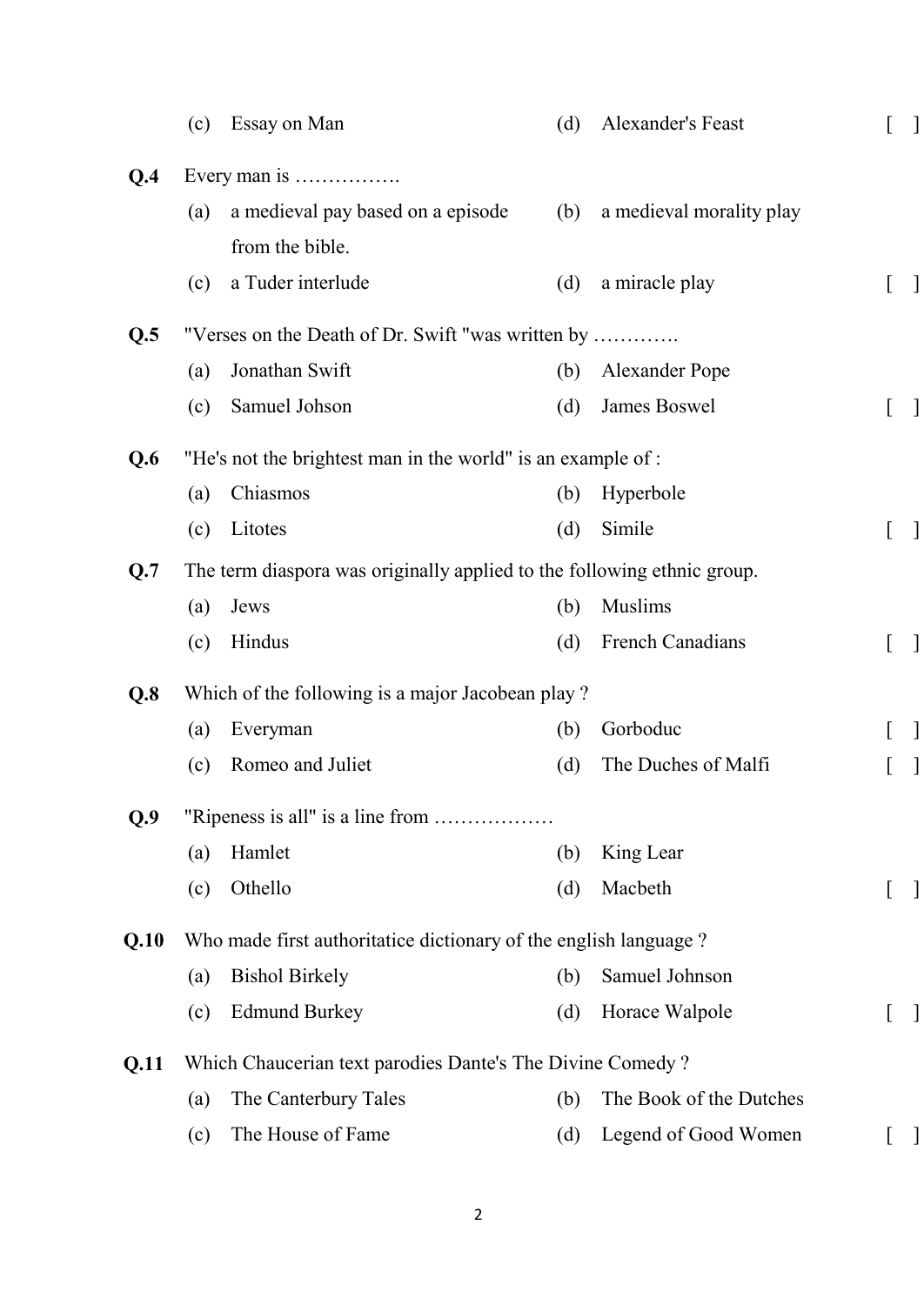| The verse form of Byron's childe Harold was influenced by :<br>0.12 |     |                                                                             |     |                     |  |
|---------------------------------------------------------------------|-----|-----------------------------------------------------------------------------|-----|---------------------|--|
|                                                                     | (a) | Milton                                                                      | (b) | Spencer             |  |
|                                                                     | (c) | Shakespeare                                                                 | (d) | Pope                |  |
| Q.13                                                                |     | Who among the following is not a practitioner of Jacobean tragedy?          |     |                     |  |
|                                                                     | (a) | George Villiers                                                             | (b) | John Marston        |  |
|                                                                     | (c) | John Webster                                                                | (d) | Thomas Middleton    |  |
| Q.14                                                                |     | In Keats' poetic career, the most producity year was                        |     |                     |  |
|                                                                     | (a) | 1816                                                                        | (b) | 1817                |  |
|                                                                     | (c) | 1820                                                                        | (d) | 1819                |  |
| Q.15                                                                |     | Pope's The Rape of the Lock was published in 1712 in                        |     |                     |  |
|                                                                     | (a) | Three cantos                                                                | (b) | Four cantos         |  |
|                                                                     | (c) | Five cantos                                                                 | (d) | Two cantos          |  |
| Q.16                                                                |     | Some of the Jacobean playwrights were prolific. One of them claimed to have |     |                     |  |
|                                                                     |     | written 200 plays. The playwright is                                        |     |                     |  |
|                                                                     | (a) | John Ford                                                                   | (b) | Thomas Dekker       |  |
|                                                                     | (c) | <b>Philip Massinger</b>                                                     | (d) | Thomas Heywood      |  |
| Q.17                                                                |     | Influence of the Indian Philosophy is seen in the writings of               |     |                     |  |
|                                                                     |     | (a) G.B.Shaw (b) Noel Coward                                                |     |                     |  |
|                                                                     | (c) | Tom Stoppard                                                                | (d) | T.S. Eliot          |  |
| Q.18                                                                |     | Which of the following I not a character in "The Scarlett Letter.           |     |                     |  |
|                                                                     | (a) | Miranda                                                                     | (b) | <b>Hester Pryne</b> |  |
|                                                                     | (c) | Dimmesdale                                                                  | (d) | Chillingworth       |  |
| Q.19                                                                |     | To Whom is Mary Shelley's famous work Frankenstein dedicated.               |     |                     |  |
|                                                                     | (a) | Lord Byron                                                                  | (b) | Claire Clairmont    |  |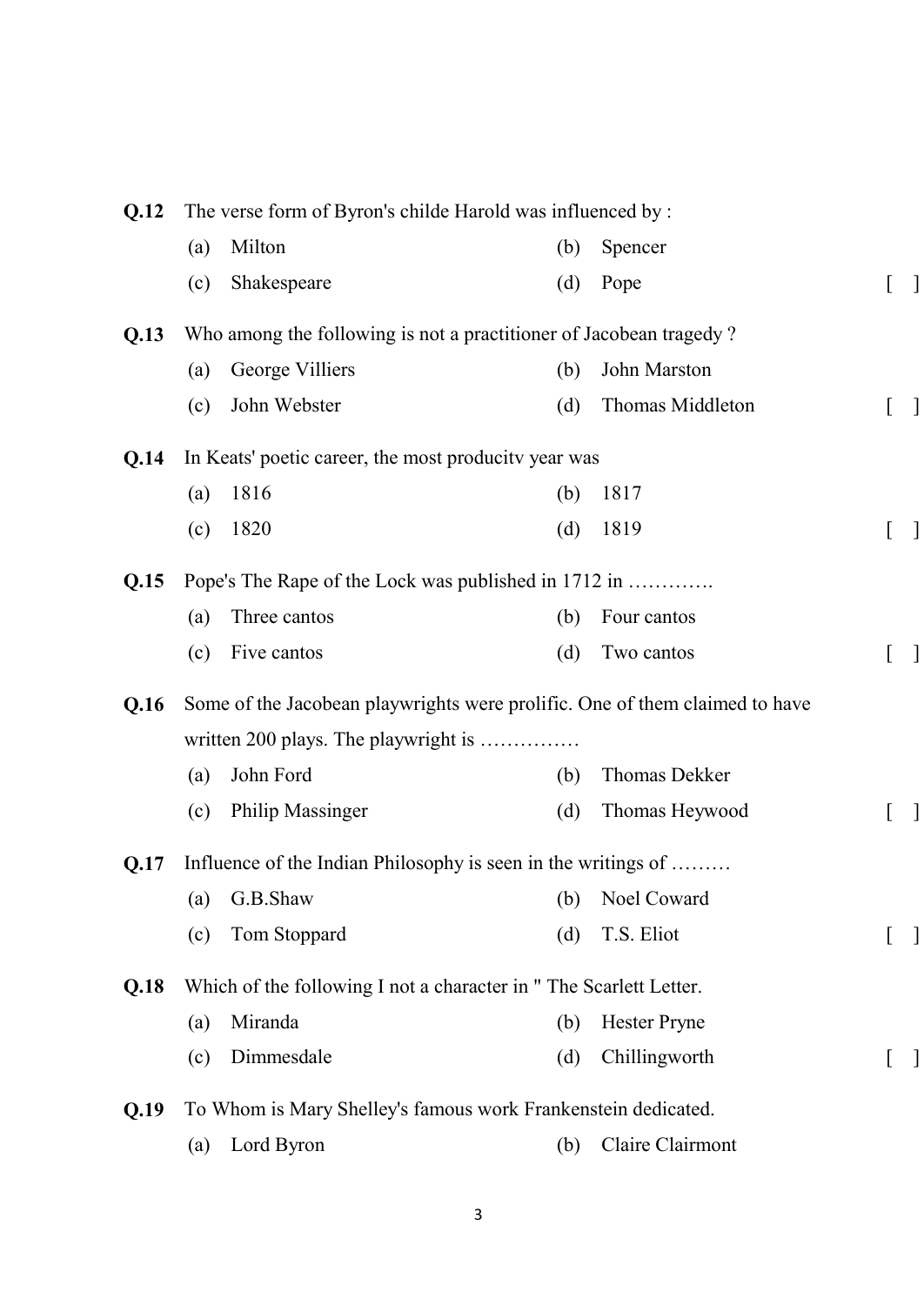|      | (c) | Willian Godwin                                                                    | (d) | P.B. Shelley                   |              |
|------|-----|-----------------------------------------------------------------------------------|-----|--------------------------------|--------------|
|      |     |                                                                                   |     |                                |              |
| Q.20 |     | The English satirist who used the sharp edge of praise to attack his victims was. |     |                                |              |
|      | (a) | Ben Johnson                                                                       | (b) | John Donne                     |              |
|      | (c) | John Dryden                                                                       | (d) | Samuel Bulter                  |              |
| Q.21 |     | In a 1817 review of Coleridge's Biographia Literaria Frances Jeffrey's coined the |     |                                |              |
|      |     | term 'Lake School of Poets's grooping                                             |     |                                |              |
|      | (a) | Wordsworth, Coleridge, Crabbe                                                     | (b) | Wordsworth, Coleridge, Byron   |              |
|      | (c) | Wordsworth, Coleridge, Hazlitt                                                    | (d) | Wordsworth, Coleridge, Southey | $\mathbf{I}$ |
| Q.22 |     | Who among the following women writers' famously imagined the plight of            |     |                                |              |
|      |     | shakespeare's sister?                                                             |     |                                |              |
|      | (a) | George Eliot                                                                      | (b) | Virginia Woolf                 |              |
|      | (c) | Irish Murdoch                                                                     | (d) | <b>Frances Burney</b>          |              |
| Q.23 |     | 'Ralph Roister Doister' is generally believed to be the first English             |     |                                |              |
|      | (a) | Comedy                                                                            | (b) | Tragedy                        |              |
|      | (c) | Historical play                                                                   | (d) | Romance                        |              |
| Q.24 |     | Which among the following plays by Christopher Marlowe has epic features?         |     |                                |              |
|      | (a) | <b>Doctor Faustus</b>                                                             | (b) | Edward II                      |              |
|      | (c) | Hero and Leander                                                                  | (d) | Tamurlaine                     | $\mathbf{I}$ |
| Q.25 |     | A "Curtal sonnet" consists of :                                                   |     |                                |              |
|      | (a) | 11 lines                                                                          | (b) | 12 lines                       |              |
|      | (c) | 13 lines                                                                          | (d) | 14 lines                       |              |
| Q.26 |     | Dinah Morris is a character in Geprage Eliot's novel                              |     |                                |              |
|      | (a) | Middlemarch                                                                       | (b) | Silas Marner                   |              |
|      | (c) | Daniel Deronda                                                                    | (d) | Adam Bede                      |              |
|      |     |                                                                                   |     |                                |              |

**Q.27** The Phrase 'only connect' is associated with :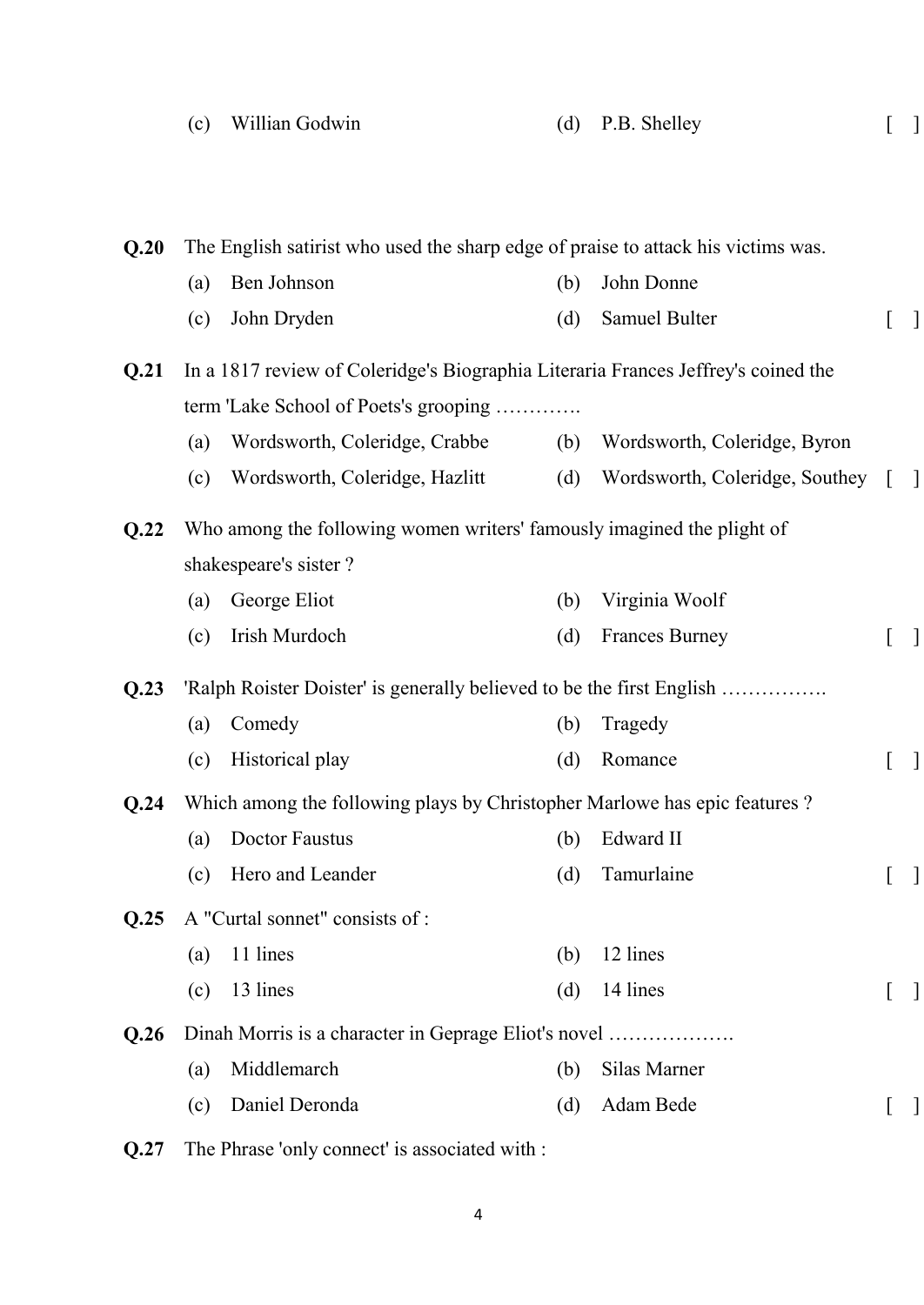|      | (a)        | Lawrence                                                                               | (b)        | James joyee                 |                          |
|------|------------|----------------------------------------------------------------------------------------|------------|-----------------------------|--------------------------|
|      | (c)        | E.M. Foster                                                                            | (d)        | Virginia Woolf              | $\mathbf{I}$             |
|      |            |                                                                                        |            |                             |                          |
|      |            |                                                                                        |            |                             |                          |
| Q.28 |            | Who among the following is not a 'University Wit'?                                     |            |                             |                          |
|      | (a)<br>(c) | <b>Christopher Marlowe</b><br>Robert Greene                                            | (b)<br>(d) | George Peele<br>Ben Johnson | $\overline{\phantom{a}}$ |
| Q.29 |            | Which of the following works of John Milton is an elegy?                               |            |                             |                          |
|      | (a)        | Lucidas                                                                                | (b)        | L'sAllergo                  |                          |
|      | (c)        | Camus                                                                                  | (d)        | Paradise Lost               | $\mathbf{I}$             |
| Q.30 |            | Samuel Beckette's Waiting for Godot has :                                              |            |                             |                          |
|      | (a)        | Three acts                                                                             | (b)        | Five acts                   |                          |
|      | (c)        | Four acts                                                                              | (d)        | Two acts                    | $\mathbf{I}$             |
| Q.31 |            | James Joyce's Exiles in :                                                              |            |                             |                          |
|      | (a)        | <b>Short Story</b>                                                                     | (b)        | Poem                        |                          |
|      | (c)        | Play                                                                                   | (d)        | Novel                       | $\Box$                   |
| Q.32 |            | It was a bright cold day in April and the clock was striking thirteen "-is the opening |            |                             |                          |
|      |            | sentence of :                                                                          |            |                             |                          |
|      | (a)        | <b>Ulysses</b>                                                                         | (b)        | Nostromo                    |                          |
|      | (c)        | Chrome Yellow                                                                          | (d)        | Nineteen Eighty Four        | $\mathbf{I}$             |
| Q.33 |            | 'Hymn To Adversity' is a poem by :                                                     |            |                             |                          |
|      | (a)        | Thomas Gray                                                                            | (b)        | <b>Edward Gibbon</b>        |                          |
|      | (c)        | <b>Alexander Pope</b>                                                                  | (d)        | William Blake               | $\mathbf{I}$             |
| Q.34 |            | In which meter is "Paradise Lost" composed?                                            |            |                             |                          |
|      | (a)        | Ottave Rima                                                                            | (b)        | <b>Blank Verse</b>          |                          |
|      | (c)        | Free Verse                                                                             | (d)        | Terza Rima                  | $\overline{\phantom{a}}$ |
|      |            |                                                                                        |            |                             |                          |

**Q.35** The term "Practical Criticism" is coined by :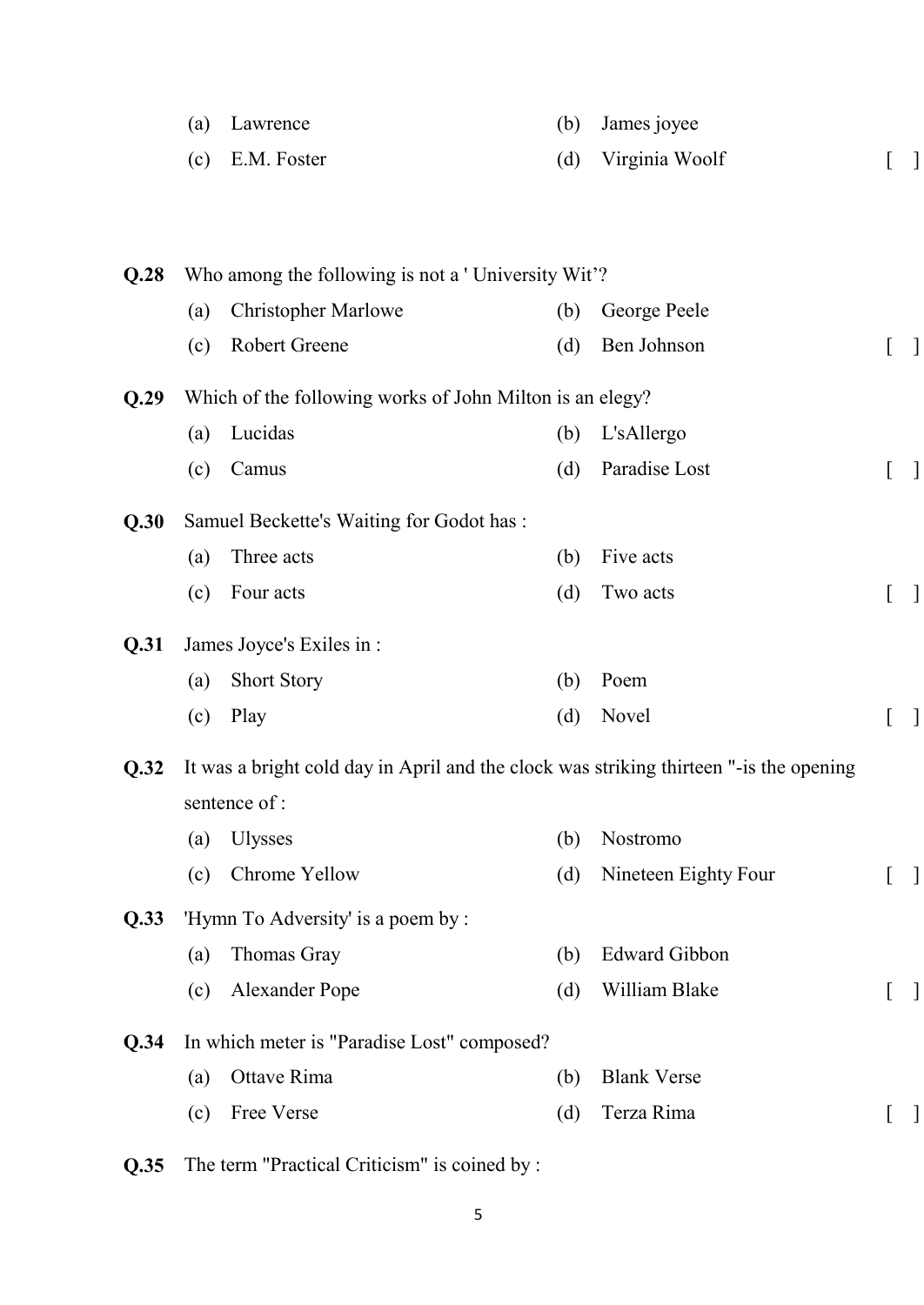|      | (a) | Willaim Empson                                                                        | (b) | W.K. Wimsatt. Jr       |  |
|------|-----|---------------------------------------------------------------------------------------|-----|------------------------|--|
|      | (c) | I.A. Rechards                                                                         | (d) | F.R. Leavis            |  |
|      |     |                                                                                       |     |                        |  |
|      |     |                                                                                       |     |                        |  |
| Q.36 |     | Who among the following playwrights, scripted the film Shakespeare in love?           |     |                        |  |
|      | (a) | Harold Pinter                                                                         | (b) | Alan Bennet            |  |
|      | (c) | Caryl Churchill                                                                       | (d) | Tom Stoppard           |  |
| Q.37 |     | "He found it (English) brick and left it marble" remarked one great write on another. |     |                        |  |
|      |     | Who were they?                                                                        |     |                        |  |
|      | (a) | Milton on Shakespeare                                                                 | (b) | Dryden on Milton       |  |
|      | (c) | Johnson on Dryden                                                                     | (d) | Johnson on Shakespeare |  |
| Q.38 |     | Who wrote the following lines :                                                       |     |                        |  |
|      |     | "Beauty is truth, truth beauty' – that is all                                         |     |                        |  |
|      |     | Ye know on earth, and all ye need to know'?                                           |     |                        |  |
|      | (a) | William Wordsworth                                                                    | (b) | P.B. Shelley           |  |
|      | (c) | John Keats                                                                            | (d) | S.T. Coleridge         |  |
| Q.39 |     | The term 'egotistical sublime" was coined by :                                        |     |                        |  |
|      | (a) | S.T. Coleridge                                                                        | (b) | John Keats             |  |
|      | (c) | William Wordsworth                                                                    | (d) | William Hazlitt        |  |
|      |     |                                                                                       |     |                        |  |
|      |     |                                                                                       |     |                        |  |

**Q.40** Confessions of an English Opium Eater is a literary work by :

(a) S.T. Coleridge (b) P.B. Shelley (c) Thomas De Quency (d) Lord Byron [ ]

**Q.41** The term "The Comedy of menance" is associated with the early plays of :

| (a) Arnold Wesker | (b) John Arden |  |
|-------------------|----------------|--|
| (c) Harold Pinter | (d) David Hare |  |

**Q.42** Which of the following poem by keats uses the Spenserin stanza ?

(a) Endymion (b) The fall of Hyperion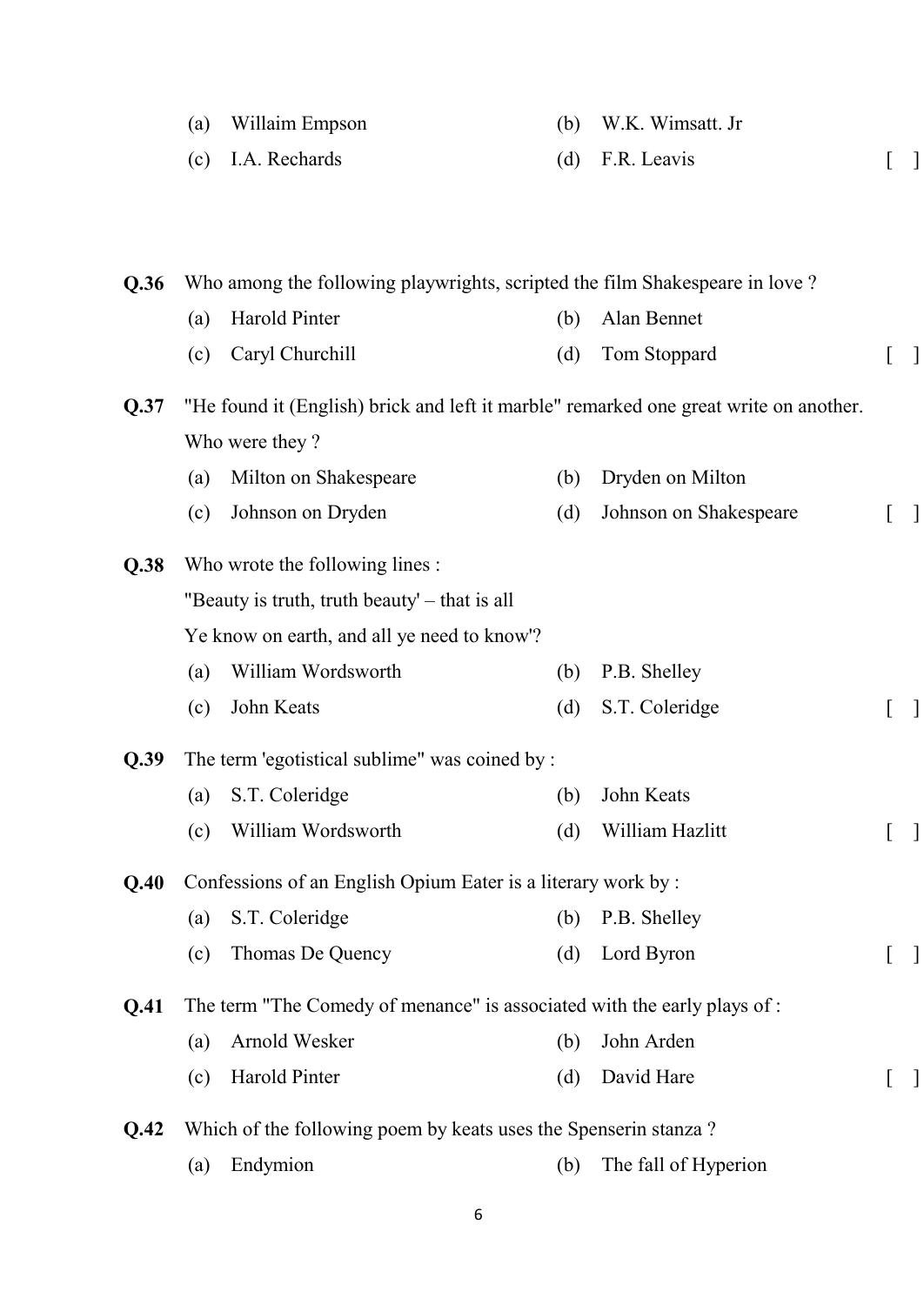| (c) The Eve of St. Agnes | (d) Lamia |  |
|--------------------------|-----------|--|
|                          |           |  |

## **Q.43** The word "If it were done when tie done, then twere well? It were done quickly……..? are uttered by

- (a) Hamlet (b) Lear
- (c) Othello (d) Macbeth

### **Q.44** John Dryden's Absalom and Achitophel a

poorest of times.

(a) religious tract (b) Political allegory (c) Comic verse epic (d) Comedy [ ]

**Q.45** Charles Dickens's A Tale of Two Cities begins with the sentence :

| (a) | It was the best of times, it was worst  | (b) It was the brightest of times, It |  |
|-----|-----------------------------------------|---------------------------------------|--|
|     | of times.                               | was the darkest of times.             |  |
| (c) | It was the richest of times, it was the | (d) It was the happiest of times, It  |  |

was the saddest of times.

#### **Q.46** Whom did Keats regard as the prime example of "negative capability"?

| (a) John Milton         | (b) William Wordsorth |  |
|-------------------------|-----------------------|--|
| (c) Willian Shalespeare | $(d)$ P.B. Shelley    |  |

### **Q.47** "The pen is mightier than the sword" is an example of

| (a) Simile  | (b) Image    |                 |
|-------------|--------------|-----------------|
| (c) Conceit | (d) Metonymy | $\lceil \rceil$ |

### **Q.48** The period of Queen Victoria's reign is :

- (a) 1830- 1900 (b) 1837 1901
- (c)  $1830 1901$  (d)  $1837 1900$  [ ]

**Q.49** In The Rape of The Lock pope repeateadly compares Belinds to ………

(a) The sun (b) The moon